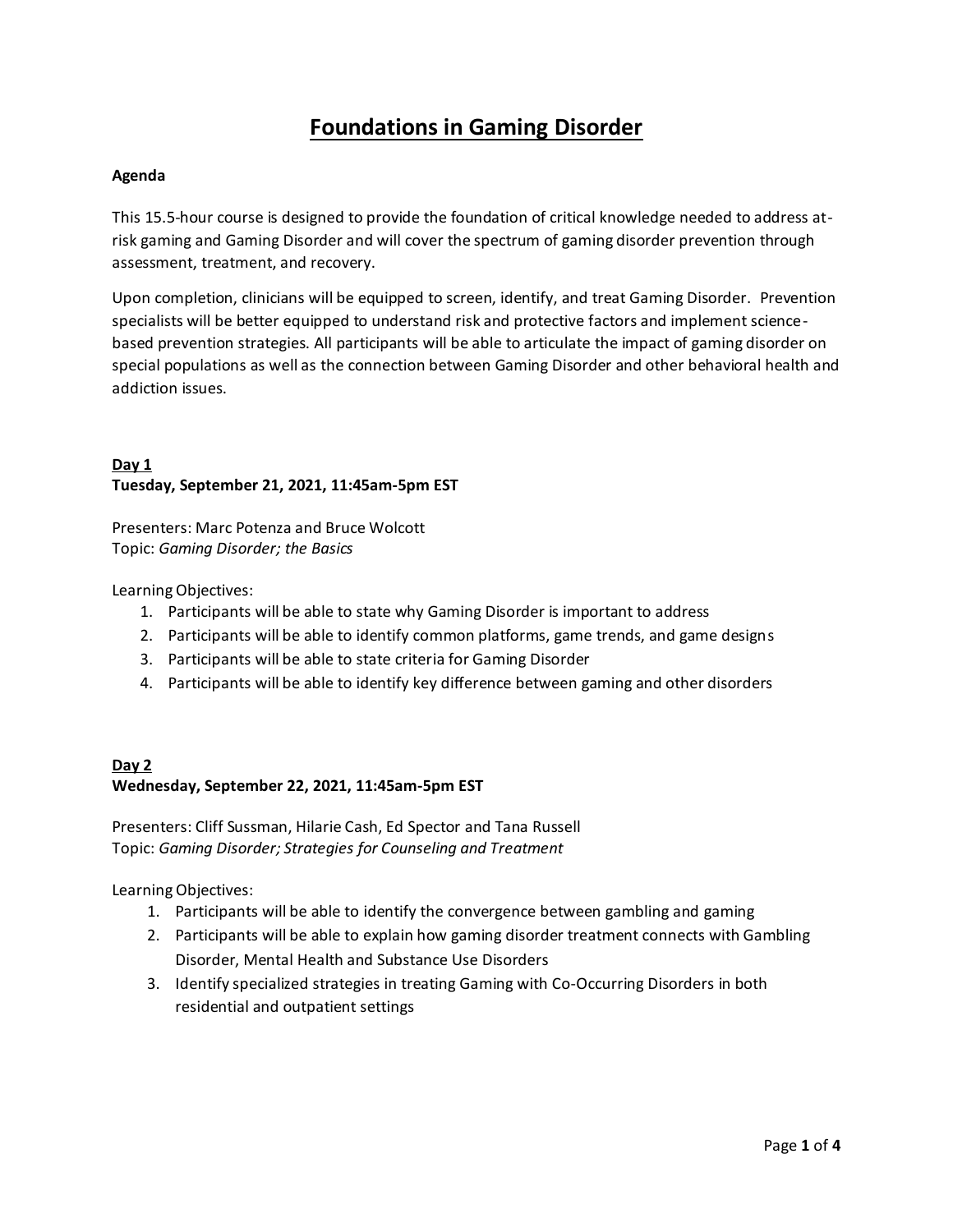# **Day 3 Tuesday, October 5, 2021, 11:45am-5pm EST**

Presenters: Hilarie Cash, Cliff Sussman Topic: *Clinical Case Formulation and Treatment Strategies*

Learning Objectives:

- 1. Participants will understand basic screening and assessment tools and practices for Gaming Disorder
- 2. Participants will be able to set gaming disorder related treatment goals and expectations.
- 3. Participants will be able to use a case study to complete a Gaming Disorder Screening, basic assessment, and initial treatment plan goals
- 4. Participants will be able to identify 3 science-based prevention strategies

# **Day 4 Wednesday, October 6, 2021, 11:45am-3:30pm EST**

Presenter: Karen Hlady Topic: *Prevention Frameworks in Gaming Disorder*

Learning Objectives:

- 1. Participants will be able to identify 3 science-based prevention strategies for disordered gaming
- 2. Participants will be able to identify an evidence-based logic model and understand how it can be helpful in addressing gaming disorder
- 3. Participants will work with the presenter to practice developing prevention goals and utilize a logic model to addressing specific prevention strategies

# **Presenter Bios:**

# **Clifford Sussman, MD**

Dr. Sussman has been in private practice in psychiatry for children, adolescents, and young adults for 13 years in Washington, DC, where he specializes in treating internet and video game addiction. He is an expert consultant to the Internet and Video Game Use Disorder Track at Caron Renaissance in Florida. He also treats patients with comorbid conditions, such as ADHD and Autism Spectrum Disorder. He completed an adult psychiatry residency at Western Psychiatric Institute and Clinic in Pittsburgh, PA, and a child and adolescent psychiatry fellowship at Children's National Medical Center in Washington, DC. Dr. Sussman's expertise on digital addictions has been featured in several well-known media sources, including the New York Times, HBO's Real Sports with Bryant Gumbel, TIME Magazine for Kids, Attention Magazine, Bethesda Magazine, and the bestselling book Raising a Screen Smart Kid by Juliana Miner. His most recent live Webinar for OperationParent.org, to help parents manage screen time in the pandemic had around 2000 registrants. As an author of peer-reviewed literature, he is a frequent public speaker. Website: www.cliffordsussmanmd.com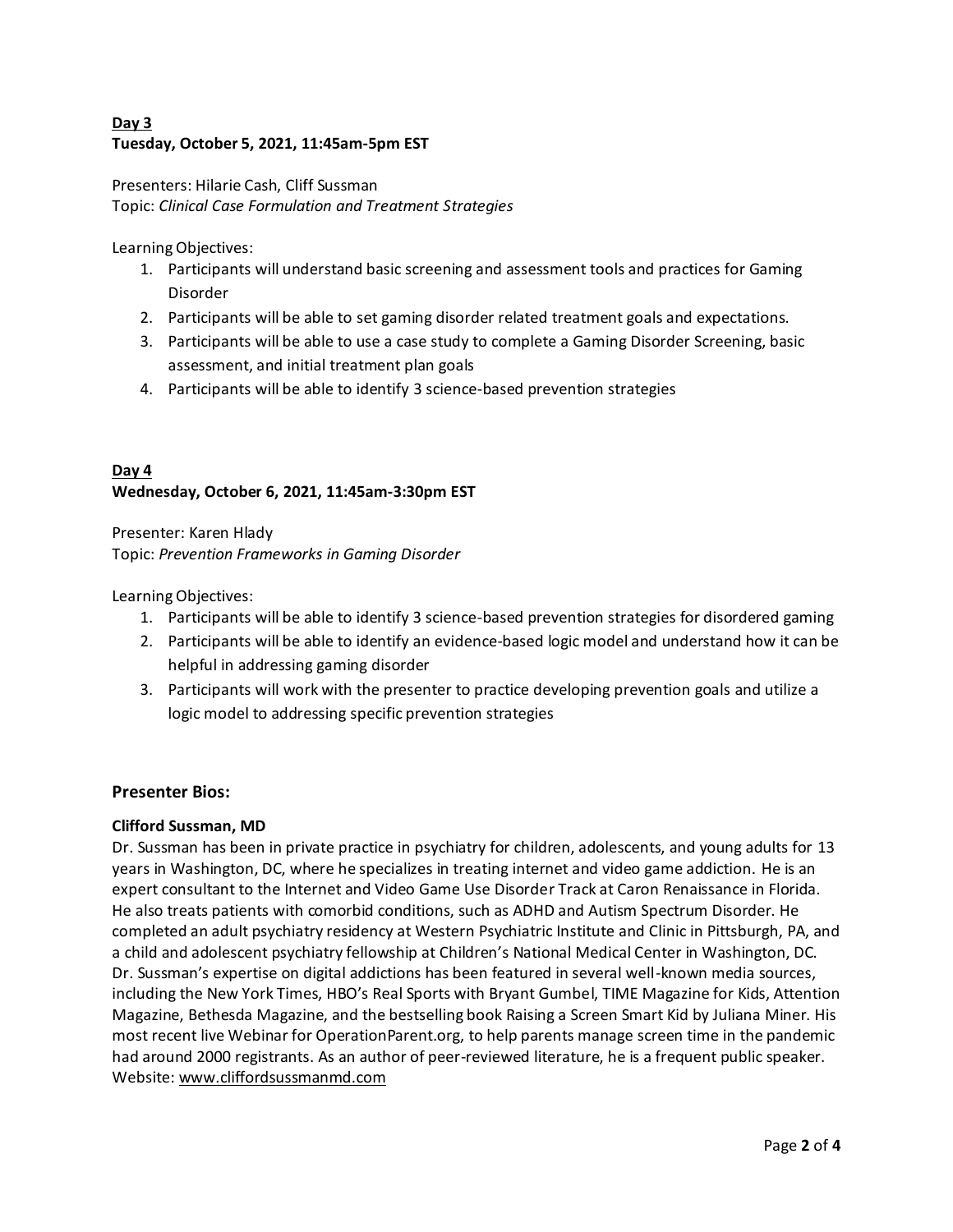#### **Ed Spector, Psy.D**

Dr. Spector is a nationally recognized expert in digital addiction. Since 2009, Dr. Spector has specialized in the treatment of compulsive tech use in his Maryland based private practice. His work has been recognized via media appearances on Good Morning America, Matter of Fact with Soledad O'Brien, NPR's the Diane Rehm show, as well as Channel 4 and Channel 5 local News. He is a presenter at national conferences focusing on innovative and ground breaking treatments for addiction and mental health as it relates to digital media. He has consulted with or been highlighted in numerous articles about digital wellness including the Washington Post, the New York Times, Voice of America, The Baltimore Sun, Scholastic Magazine, rewire.org <http://rewire.org>, and Bethesda Magazine. He resides in Washington DC with his wife, 2 kids and 2 fish tanks.

#### **Marc Potenza**, **M.D, Ph.D**

Dr. Potenza is a board-certified psychiatrist with sub-specialty training in addiction psychiatry. He has trained at Yale University receiving a combined BS/MS with Honors in Molecular Biochemistry and Biophysics and a PhD in Cell Biology, the latter concurrent with the MD through the Medical Scientist Training Program. Currently, he is a Professor of Psychiatry, Child Study and Neuroscience at the Yale University School of Medicine where he is the Director of the Division on Addictions Research, the Problem Gambling Clinic, the Center of Excellence in Gambling Research, the Women and Addictive Disorders Core of Women's Health Research at Yale and the Yale Research Program on Impulsivity and Impulse Control Disorders. He is also a Senior Research Scientist at the Connecticut Council on Problem Gambling. Dr. Potenza's research has applied brain imaging, genetic, epidemiological, and clinical trials methodologies to gain knowledge and improve prevention and treatment strategies for addictive disorders.

### **Hilarie Cash**, **PhD, WSCGC-I, LMHC, CSAT**

Dr. Cash has been working in the field of mental health as a private practitioner for over 30 years. For the last 20 she has specialized in the emerging field of Internet and video game addiction, working with families and individuals struggling to cope with problems related to pornography and romantic chat, video gaming, surfing, social networking, etc. In 2008 she co-authored Video Games and Your Kids: How Parents Stay in Control with family therapist and parenting coach, Kim McDaniel, MA. Hilaire is Co-Founder and Chief Clinical Officer of reSTART Life, an Internet Addiction Recovery Program. The reSTART Center for Digital Technology Sustainability provides a *45–90-day* retreat for mainly young adult men.

#### **Tana Russell, SUDP, WSCGC-II, NCTTP**

Tana Russell completed her Bachelor's in Criminal Justice from Harding University. She joined the Evergreen Council on Problem Gambling as Assistant Director in September 2019. Tana has been practicing in the fields of Drug/Alcohol counseling since 2009, tobacco treatment since 2009, and is a certified gambling counselor since 2015. She worked for 8 years for the Arkansas Department of Community Corrections, first as a parole officer for over 5 years, then as a CADC Substance Abuse Program Leader and Drug Court Counselor. She has written program curriculum for a tobacco cessation education course and a co-occurring Gambling and Substance Use Disorder (GSUD) Relapse Prevention Treatment program, designed specifically to include both alcohol/drug and gambling terminology. She has worked with adults and adolescents, in the criminal justice, health care and OTP/MAT (Opioid Therapy Program/Medication Assisted Treatment) settings.